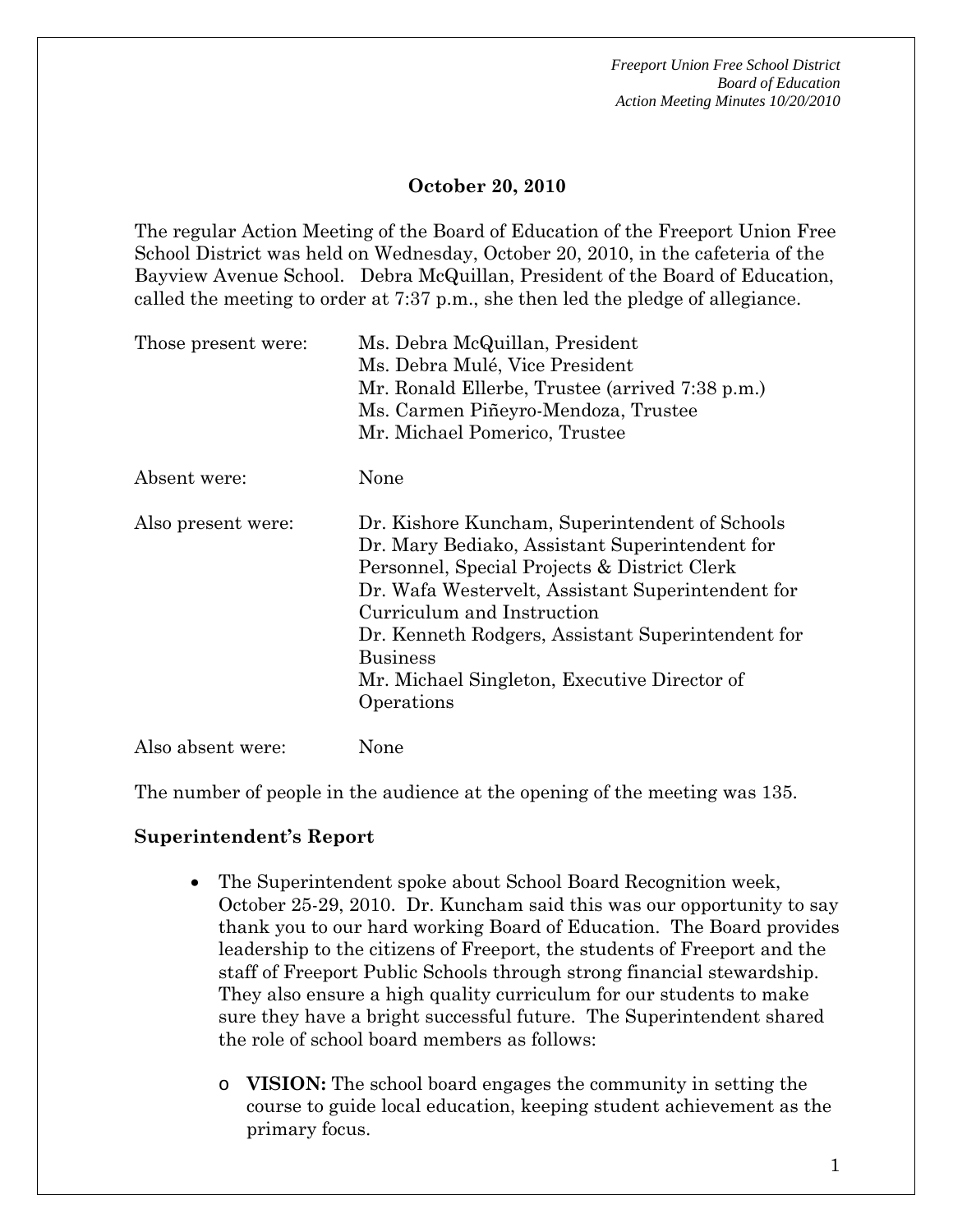- o **STRUCTURE:** The school board employs a superintendent, adopts policies and plans, and ensures that human and financial resources are allocated to accomplish the vision.
- o **ACCOUNTABILITY:** The board monitors student achievement, evaluates progress toward district goals, and reports progress to the community.
- o **ADVOCACY:** The school board serves as the key advocate on behalf of students and public education and builds partnerships with others to support student learning.
- o **TIME DONATED TO PUBLIC EDUCATION: Freeport** school board members are volunteer elected officials who donate their time to school board service. Each year, school board members donate thousands of hours in service to Freeport students. They attend board meetings and other meetings, travel to out-of-town conferences, and devote great deal of time studying educational issues and laws, listening to the concerns of parents and teachers. Our board members are highly visible members of our community, attending many sporting events, musical concerts, award ceremonies and a variety of other school functions.
- The Superintendent introduced Ms. Odette Wills, Principal of Bayview Avenue School. Ms. Wills also thanked the Board for their hard work. She then introduced the students of the 3rd Grade Dual Language class who sang "How Sweet It Is to Be Loved by You" in honor of the Board and the service they provide the children of Freeport.
- Dr. Kuncham then introduced the following individuals:

.

- o Ms. Sue Lyons, President of the PTA Council. Ms. Lyons thanked the Board and presented each Board member with a gift from the PTA to thank them for their service and dedication to our children.
- o Ms. Michelle Mars and Ms. Doreen Mannnanice, representatives from FEOSA, presented a gift and expressed their thanks to the Board.
- o Ms. Linda Weiner, representing the Teaching Assistants Union, thanked the Board for their hard work on behalf of the students and presented a gift to each Board member.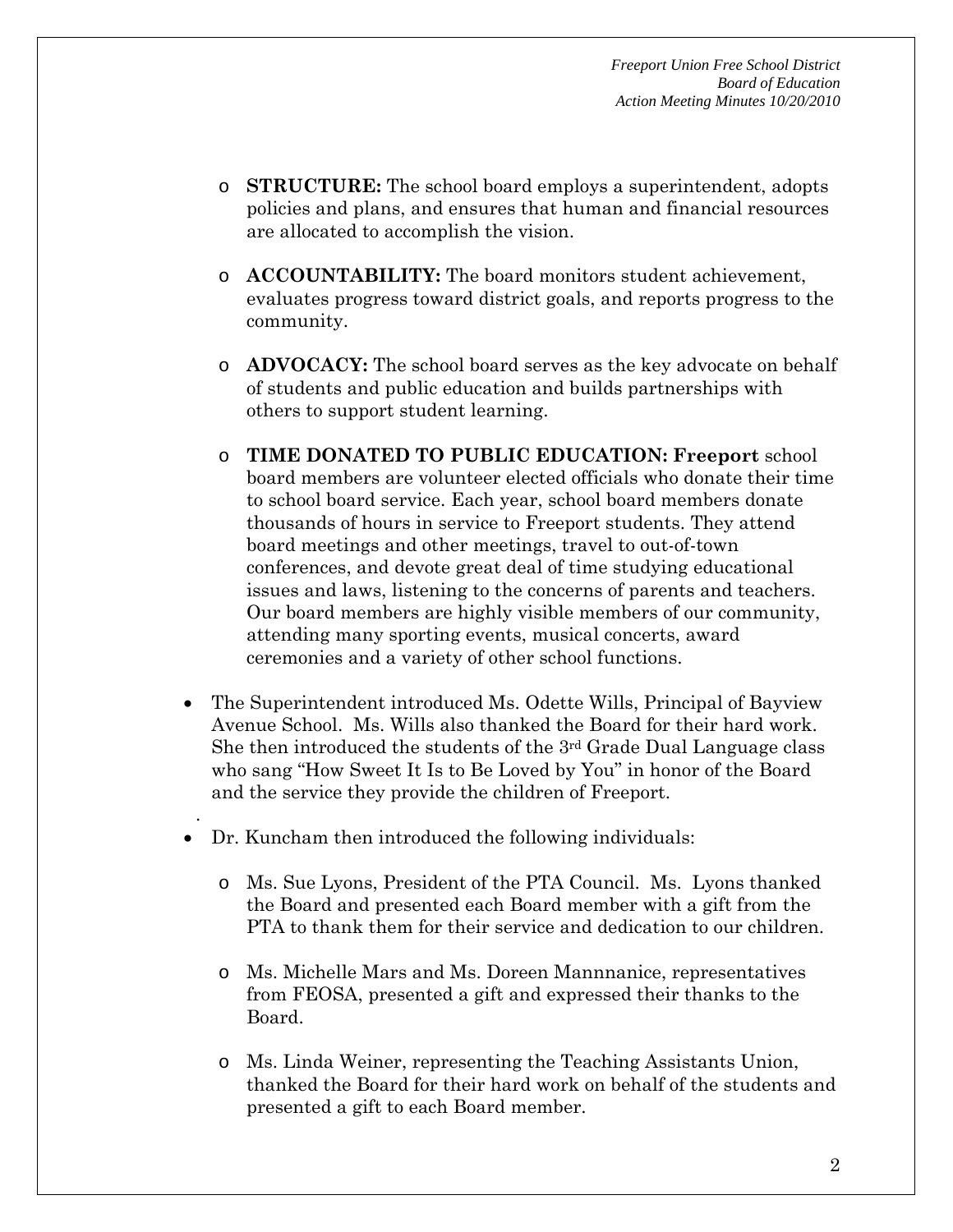- o Mr. James Martino, representing the Custodial Union, thanked the Board for all that they do for the District.
- o Mr. Robert Micucci, President of the Freeport Administrators Union presented the Board with a gift as well as thanks for all the work the Board does for our students.
- o Mr. Stu Napear, Freeport Teachers Association President, also spoke of the Boards hard work and dedication to the students of Freeport. He announced that the FTA would donate \$250 to Dollars for Scholars for scholarships in the name of the Board of Education.
- o Dr. Bediako reported that although Ms. Gladys Vailes could not attend the meeting, the Freeport Food Service Unit wished to thank the Board and asked Dr. Bediako to present them with a gift of appreciation and a card.
- Dr. Kuncham then presented certificates of appreciation along with a gift from the District and the Cabinet to each Board member.
- The President of the Board, Ms. McQuillan thanked everyone for the kind words and gifts, she also thanked her Board for their hard work and dedication. The Board then thanked everyone for the accolades and thoughtful gifts.

## **Unsung Heroes Recognition**

• Ms. Wills, Principal of Bayview Avenue School recognized Ms. Rita Carter as Bayview Avenue School's "Unsung Hero". Ms. Carter, a former teacher at Bayview Avenue School for 34 years, volunteers to tutor students at Bayview every week. She also volunteers at the Freeport Museum and a very active member of Dollars for Scholars. Ms. Rita Carter was surprised and thanked everyone as the honoree. She urged the Board, Administrators and public to support Dollars for Scholars since 100% of the money raised goes to supporting Freeport children.

## **High School Student Government Presentation**

• Six students from Freeport High School each gave a brief update on the activities and up coming events at Freeport High School. The presenters were: Kayla Cruz, Brittany Spell, Kianna Berria-Anderson, Dwayne George, Kim Hernandez and Ruby Escalera-Nater.

At 8:32 p.m., there was a short break.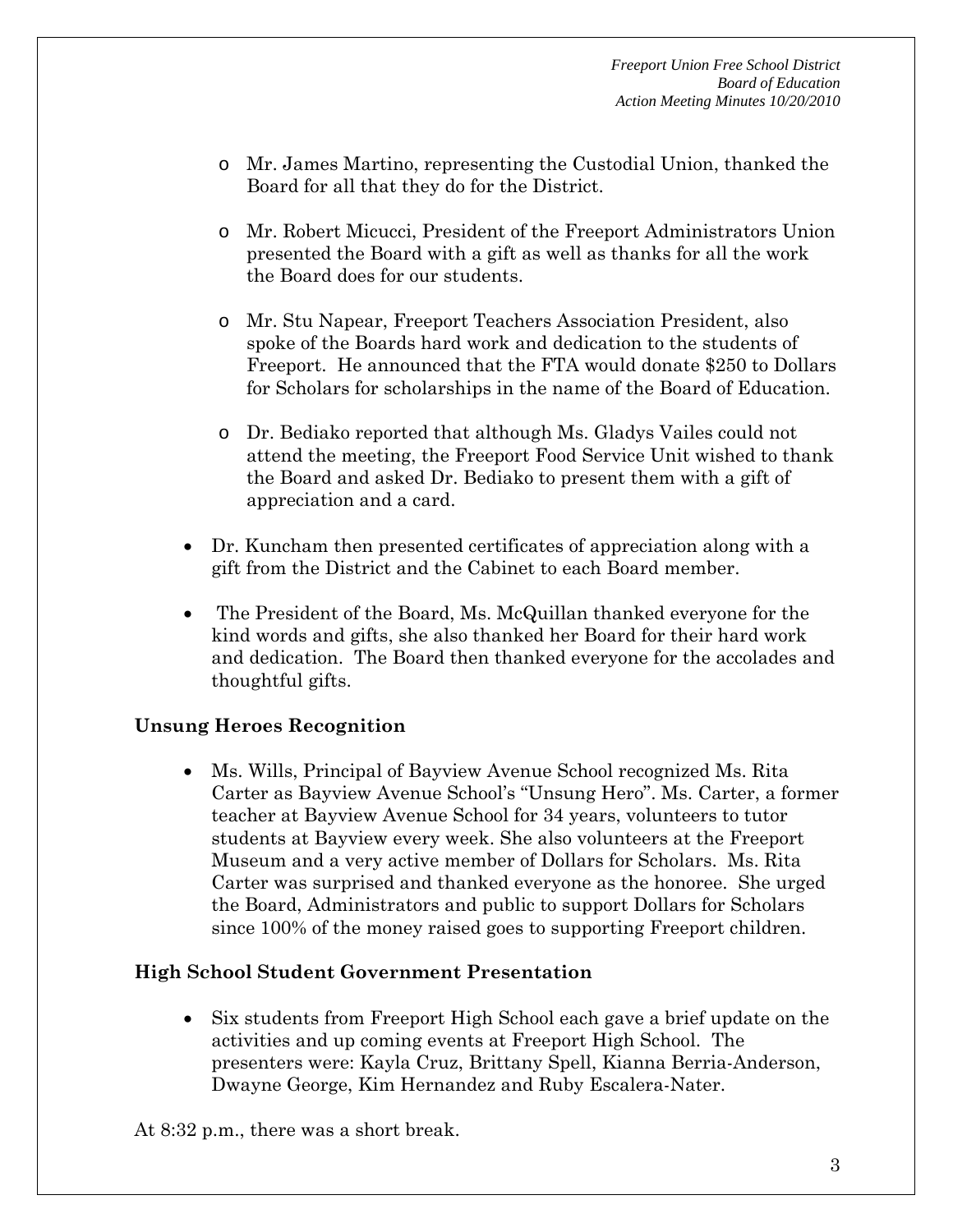The meeting was called back to order at 8:56 p.m.

Dr. Kuncham continued his report by informing the Board and public of the continuing effort of the County Legislature to shift the tax burden increasingly on to the school districts. He urged residents to reach out to their Representatives in local government to express their opinions on this issue since it will have a direct impact on school taxes.

# **Questions from the Public**

The public was given the opportunity to address the Board of Education. Each speaker was allowed to address the Board for four minutes on the Agenda only. The Board and administration addressed the comments from the public.

# **Items for Action**

On a motion by Ms. Piñeyro-Mendoza and a second by Ms. Mulé the following items were approved on a Consent Agenda. The vote was unanimous: The vote was: Ellerbe, McQuillan, Mulé, Piñeyro-Mendoza and Pomerico.

## **Acceptance of the Minutes**

**BE IT RESOLVED** that the Board of Education of the Freeport Union Free School District hereby accepts the minutes of the following meetings as written: September 22, 2010; October 6, 2010; October 15, 2010.

# **Personnel**

## **Leave of Absence**

**BE IT RESOLVED**, that the Board of Education of the Freeport Union Free School District hereby grants a request for leave of absence as listed below:

**Antoinette Vurro**, 10 Month Typist Clerk, effective September 22, 2010 through September 27, 2010, for health reasons.

**Shanequa Thompson**, Art Teacher, effective October 12, 2010 through January 31, 2011, for childcare.

**Maryclaire Dumas-Landisi**, Reading Teacher, effective October 1, 2010 through October 22, 2010, for health reasons.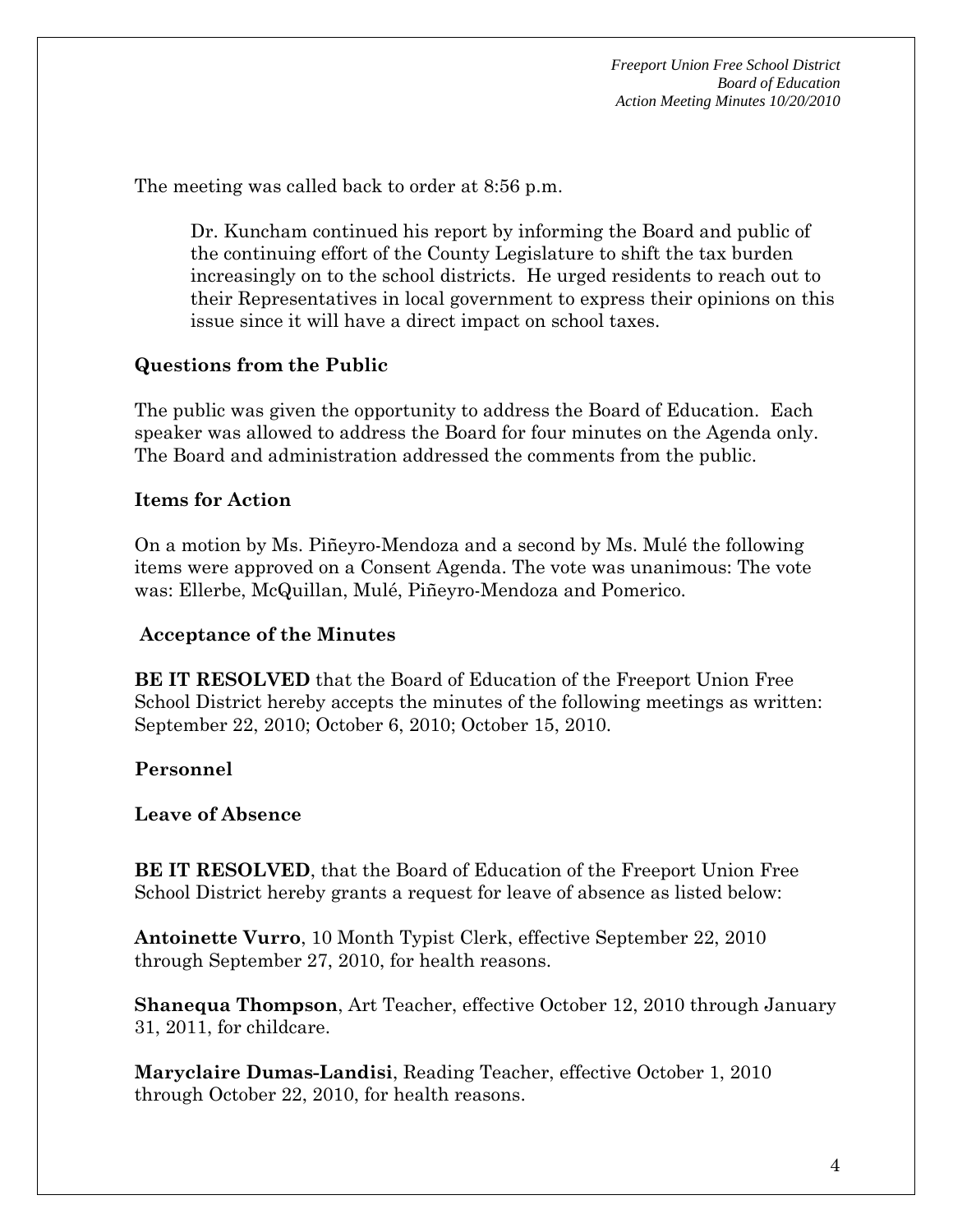**Clare DeNinno,** Typist-Clerk, effective October 4, 2010 through October 18, 2010, for health reasons.

# **Resignation of Staff**

**BE IT RESOLVED,** that the Board of Education of the Freeport Union Free School District hereby accepts the letter(s) of resignation from the following staff members as listed in the following Change of Status Report - Resignation.

**Scott Facey**, full-time Teaching Assistant, effective September 17, 2010, to accept another position in the District.

**Andrea DiMango,** Permanent Substitute, effective September 27, 2010 for personal reasons.

**Lee Schreiber,** full-time Teaching Assistant, effective September 15, 2010 to accept a position outside of the District.

**Joanne Cappelluti**, 12 Month Typist Clerk, effective September 29, 2010, for personal reasons.

**Jenelle Smith,** full-time teaching Assistant, effective October 8, 2010, for personal reasons**.**

**Lisa Smith**, full-time Teaching Assistant, effective October 5, 2010, for personal reasons.

**Daniel Wittich**, Permanent Substitute, effective October 8, 2010, to accept another position in the District.

**Karen Valentine,** Occupational Therapist Assistant, effective October 16, 2010, for personal reasons.

## **Permanent Substitute Appointments**

**BE IT RESOLVED**, that the Board hereby approves the permanent substitute teacher(s) as listed in the following Appointment of Staff report.

**Scott Facey**, Permanent Substitute, (replacing R. Mills, IV, resigned) effective September 20, 2010 through June 24, 2011. Compensation will be \$125 per day according to the Permanent Substitute Rate. Assignment: FHS.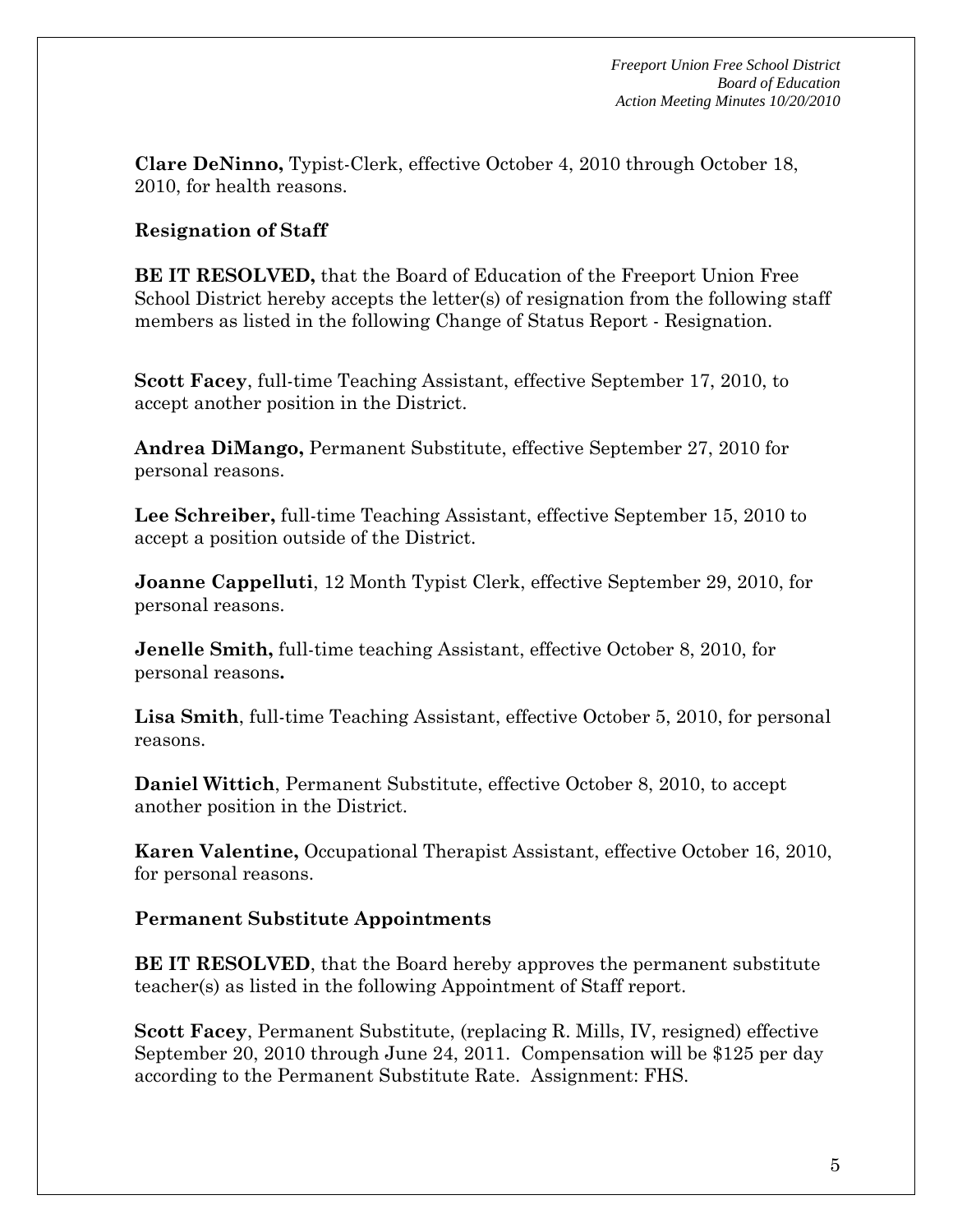**Anthony Wysocki,** Permanent Substitute, (replacing J. Wills, resigned) effective September 27, 2010 through June 24, 2010. Compensation will be \$125 per day according to the Permanent Substitute Rate. Assignment: FHS. **Teaching Assistant Appointments** 

**BE IT RESOLVED,** that the Board of Education of the Freeport Union Free School District, upon the recommendation of the Superintendent, hereby appoints the individuals listed Teaching Assistants. These individuals shall possess appropriate certification allowing them to serve as Teaching Assistants in the public schools of New York.

**Leslie Agin**, full-time Teaching Assistant, (replacing S. Facey, resigned) a probationary appointment effective September 28, 2010 through September 27, 2013. Compensation will be \$17,849 as per the FTAA Contract. Assignment: Atkinson.

**Diane Eilam**, full-time Teaching Assistant, (replacing L. Schreiber, resigned) a probationary appointment effective September 27, 2010 through September 26, 2013. Compensation will be \$17,849 as per the FTAA Contract. Assignment: Atkinson.

**Erica Ein**, full-time Teaching Assistant, (replacing A. McLean, retired) a probationary appointment effective October 4, 2010 through October 3, 2013. Compensation will be \$17,849 as per the FTAA Contract. Assignment: FHS.

**Susan Mandeltort,** full-time Teaching Assistant, (replacing M. B. Corwin, retired) a probationary appointment effective October 5, 2010 through October 4, 2013. Compensation will be \$17,849 as per the FTAA Contract. Assignment: Atkinson.

**Jessica Miller, full-time Teaching Assistant, (new) a probationary appointment** effective October 4, 2010 through October 3, 2013. Compensation will be \$17,849 as per the FTAA Contract. Assignment: Archer.

**Jesse Pohlman,** full-time Teaching Assistant, (new) a probationary appointment effective October 18, 2010 through October 17, 2013. Compensation will be \$17,849 as per the FTAA Contract. Assignment: FHS.

#### **Appointment of Staff – Instructional Probationary**

**BE IT RESOLVED**, that the Board of Education of the Freeport Union Free School District, upon the recommendation of the Superintendent, hereby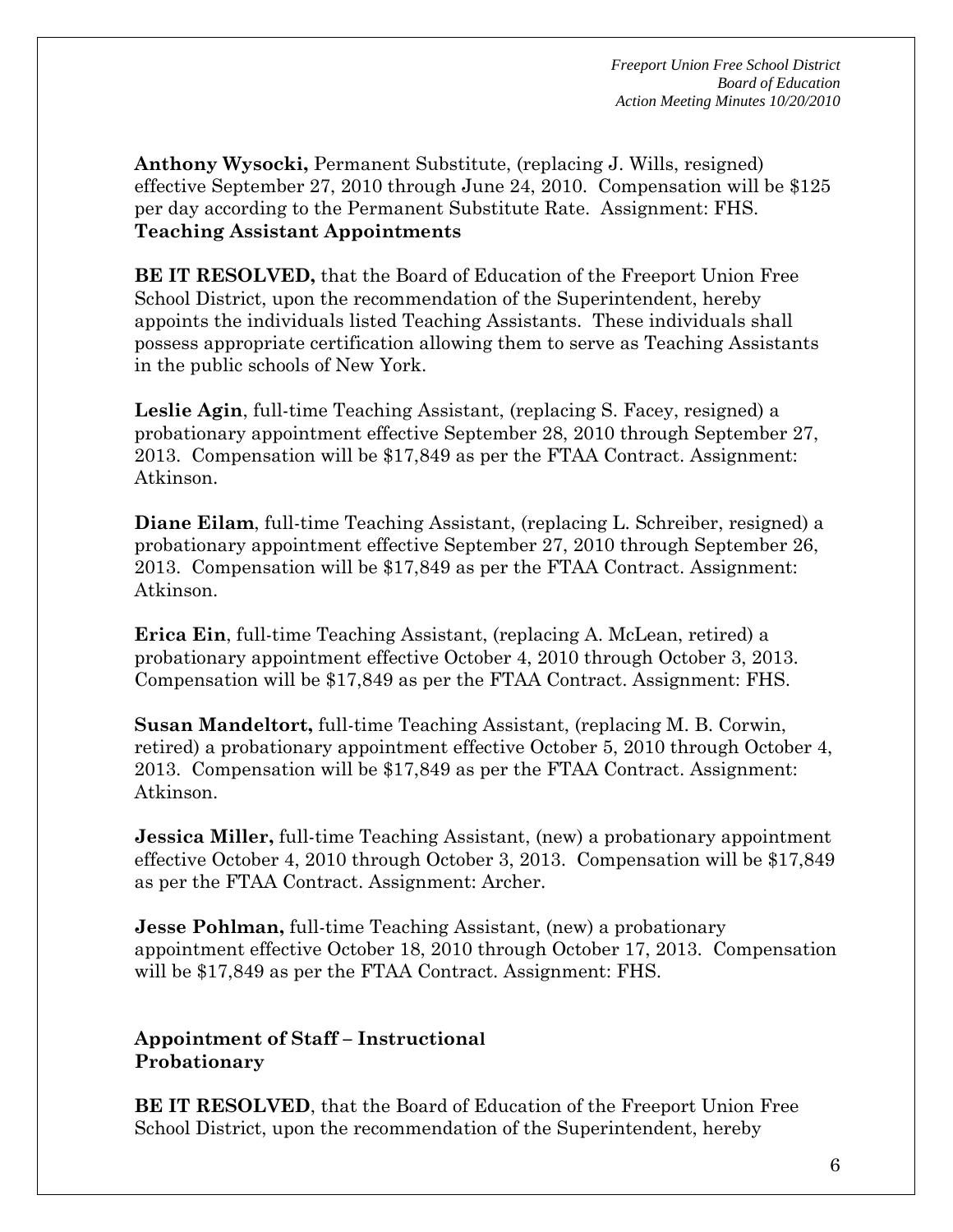appoints the individual listed in the following Appointment of Staff Report - Probationary, in accordance with the rules of the Board of Regents. These individuals shall possess appropriate certification allowing them to serve as teachers in the public schools of New York

**Daniel Wittich**, Elementary Teacher, (new), a probationary appointment effective October 12, 2010 through October 11, 2012. Compensation for this position will be on step 3-2A of the U1D Schedule at \$66,142. Assignment: Columbus.

#### **Appointment of Staff – Instructional Temporary**

**BE IT RESOLVED**, that the Board of Education of the Freeport Union Free School District, upon the recommendation of the Superintendent, hereby appoints the individual listed in the following Appointment of Staff Report - Temporary, in accordance with the rules of the Board of Regents. These individuals shall possess appropriate certification allowing them to serve as teachers in the public schools of New York

**Vanessa Mannanice**, Art Teacher, (replacing S. Thompson, LOA) a temporary appointment effective October 12, 2010 through January 30, 2011. Compensation for this position will be on step 1-2A of the U1D Schedule at \$60,988. Assignment: FHS.

**Co-curricular Appointments** 

**BE IT RESOLVED,** that the Board of Education of the Freeport Union Free School District, upon the recommendation of the Superintendent, hereby appoints the individuals listed below for co-curricular clubs.

| <b>ADVISOR</b> | <b>CLUB</b>                   | <b>SCHOOL</b> | <b>POINTS</b> | <b>STIPEND</b> |
|----------------|-------------------------------|---------------|---------------|----------------|
| Joyce Elias    | Art Club                      | Archer        | 17            | 991            |
| Donna Rusinek  | Science Club                  | Archer        | 17            | 991            |
| Linda Marino   | Math Club                     | Archer        | 20            | 1,167          |
| Noreen Puppo   | Young Managers of<br>Tomorrow | Archer        | 30            | 1,750          |
| Karen Lettsome | Dance/Step Club               | Archer        | 39            | 1,191          |
| Valerie Smith  |                               |               |               | 1,191          |

# **2010-2011 CO-CURRICULAR CLUB ADVISORS**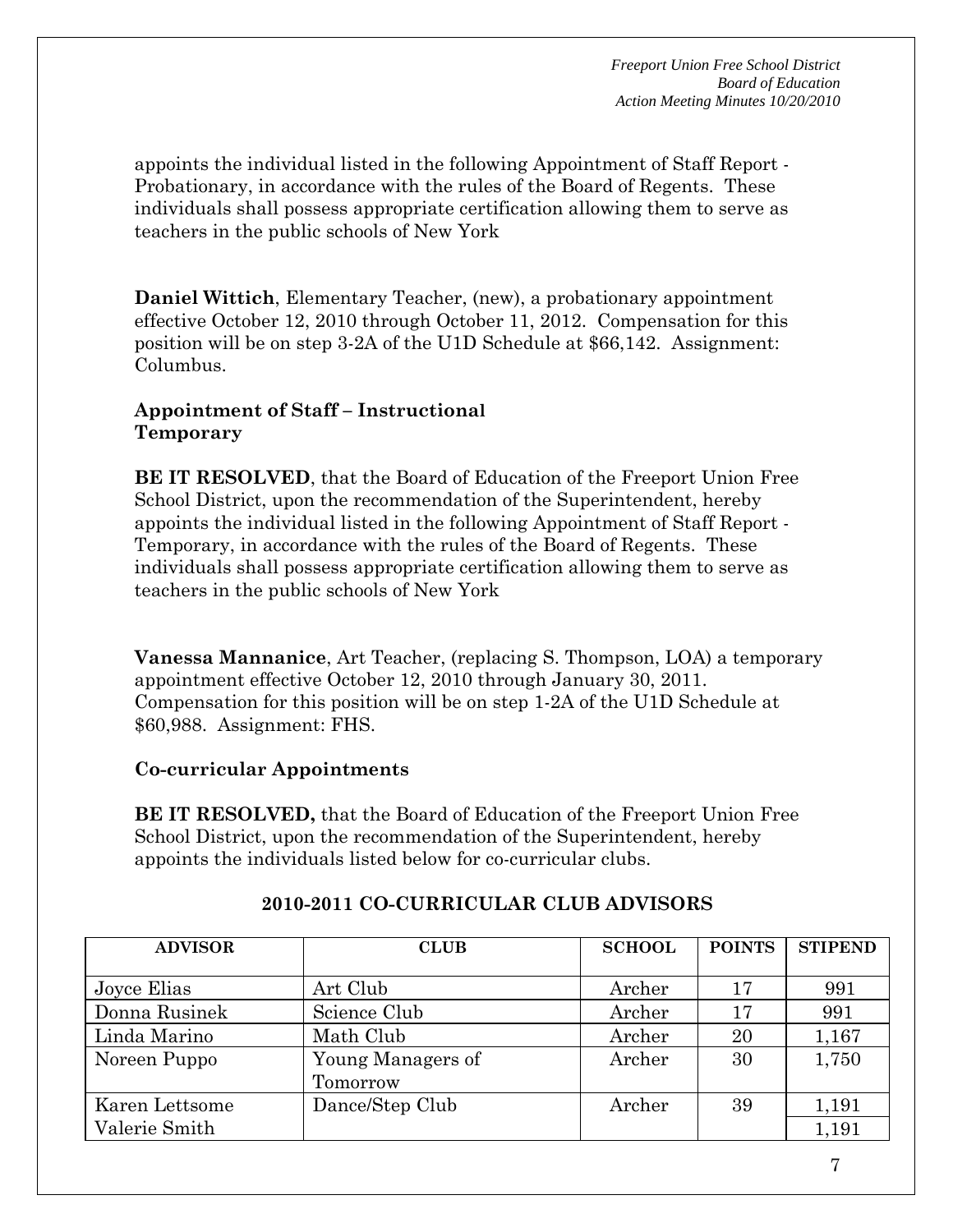| <b>ADVISOR</b>     | <b>CLUB</b>                     | <b>SCHOOL</b> | <b>POINTS</b>  | <b>STIPEND</b> |
|--------------------|---------------------------------|---------------|----------------|----------------|
| Christie DeCesare  | Art Club                        | Bayview       | 17             | 991            |
| Michael Huisman    | Science Club                    | Bayview       | 17             | 991            |
| Laurie Kolodny     | <b>Bayview Boosters Club</b>    | Bayview       | 17             | 991            |
| Mary Kelly         | Mini-Math Club                  | Giblyn        | 17             | 991            |
| Pat Vollkommer     | Yearbook Club                   | Giblyn        | 30             | 875            |
| Sue Wandzilak      |                                 |               |                | 875            |
| Ruth Breidenbach   | Chorus                          | New Visions   | 17             | 991            |
| German Banegas     | AM Sports Club                  | New Visions   | 9              | 523            |
| Nancy Hanrahan     | Running Club                    | Atkinson      | 13             | 757            |
| Nina Sasso         | Tumbling Club                   | Atkinson      | 13             | 757            |
| Lori Fochetta      | Peer Mediation                  | Atkinson      | 17             | 991            |
| Matthew Yatsyla    | Aiki Club                       | Atkinson      | 17             | 991            |
| EmilyHertzberg     | Art Club                        | Atkinson      | 18             | 1,051          |
| John Rothhaupt     | <b>Atkinson Newspaper</b>       | Atkinson      | 21             | 612.50         |
| Christina Schwarz  |                                 |               |                | 612.50         |
| Nina Sasso         | Step/Drill Team                 | Atkinson      | 22             | 641            |
| Kerri Sparacia     |                                 |               |                | 641            |
| Mary-Kate Gunther  | Dance Troupe                    | Atkinson      | $\overline{7}$ | 398            |
| MaryLou Giunta     | Mathletes - Grade 5             | Atkinson      | 30             | 1,750          |
| Donna Librizzi     | Mathletes - Grade 6             | Atkinson      | 30             | 1,750          |
| Kerri Sparacia     | Drama Club                      | Atkinson      | 36             | 1,049          |
| Karen Wecksler     |                                 |               |                | 1,049          |
| Christina Schwarz  | Odyssey of the Mind - Team #1   | Atkinson      | 42             | 2,460          |
| Carrrie Frederick- | Odyssey of the Mind - Team #2   | Atkinson      | 42             | 2,460          |
| Muchnick           |                                 |               |                |                |
| Mary-Kate Gunther  | Future Problem Solving-Team #1  | Atkinson      | 42             | 2,460          |
| Nancy Hanrahan     | Future Problem Solving-Team #2  | Atkinson      | 42             | 2,460          |
| Arlene Easter      | A-Mart                          | Atkinson      | 42             | 2,460          |
| Nicholas Alberti   | Dodd Yearbook                   | Dodd          | 63             | 3,673          |
| Marissa Paschette  | Co-Student Council              | Dodd          | 63             | 1,836.50       |
| Diane Saunders     |                                 |               |                | 1.836.50       |
| Carol Byrne        | Mathletes                       | Dodd          | 42             | 2,460          |
| TBA                | Future Problem Solving -Team #1 | Dodd          | 42             | 2,460          |
| John Daskalakis    | Odyssey of the Mind - Team #1   | Dodd          | 42             | 2,460          |
| Nancy Berg         | <b>Student Fund Treasurer</b>   | Dodd          | 30             | 1,750          |
| Elaine Schreibman  | Dodd Literary Magazine          | Dodd          | 30             | 1,750          |
| Adam Rubin         | Jazz Ensemble                   | Dodd          | 30             | 1,750          |
| Sherill Spruill    | Select Chorale                  | Dodd          | 30             | 1,750          |
| Candice Mordhorst  | Select Orchestra                | Dodd          | 30             | 1,750          |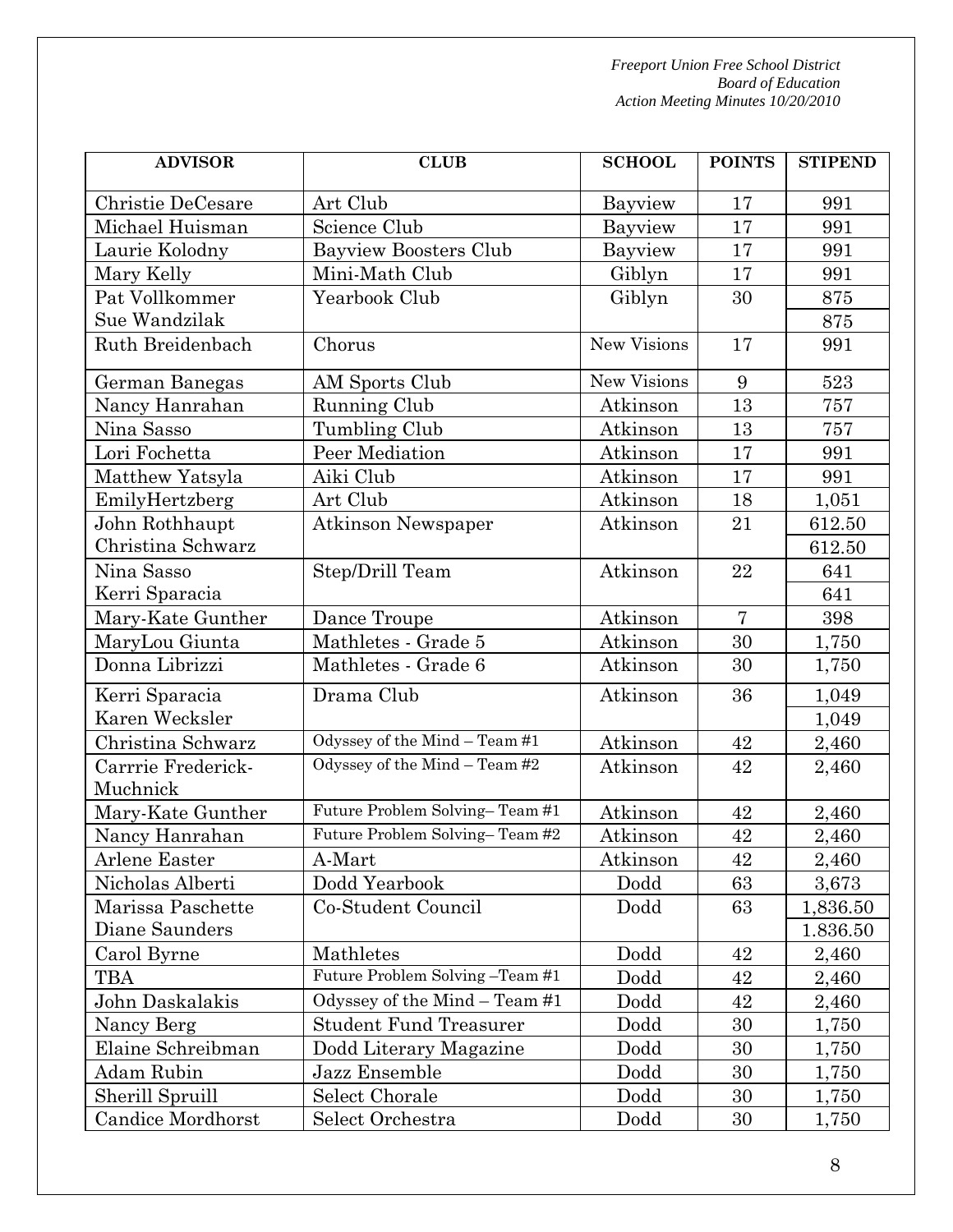| <b>ADVISOR</b>                       | <b>CLUB</b>                                            | <b>SCHOOL</b>            | <b>POINTS</b> | <b>STIPEND</b> |
|--------------------------------------|--------------------------------------------------------|--------------------------|---------------|----------------|
| Denise Lloyd                         | Dodd Respect                                           | Dodd                     | 25            | 1,413          |
| Vashti Burke                         | Ladies Club of Dodd                                    | Dodd                     | 23            | 1,296          |
| Maureen Bonanno                      | Computer Arts Club                                     | Dodd                     | 17            | 991            |
| <b>TBA</b>                           | Technology Club                                        | Dodd                     | 17            | 991            |
| Thomas Doyle                         | Science Club                                           | Dodd                     | 17            | 991            |
| Desiree Zamot                        | Foreign Language Club                                  | Dodd                     | 17            | 991            |
| Nancy Williams                       | Photography Club                                       | Dodd                     | 17            | 991            |
| Michele Haimes                       | A.M. Announcement Club                                 | Dodd                     | 17            | 495.50         |
| <b>Felice Niland</b>                 |                                                        |                          |               | 495.50         |
| Kristen Wrigley                      | Environmental Club                                     | Dodd                     | 17            | 495.50         |
| Kim Kavazanjian                      |                                                        |                          |               | 495.50         |
| Nick Alberti                         | Art Club                                               | Dodd                     | 17            | 991            |
| Michele Haimes                       | National Honor Society                                 | Dodd                     | 17            | 991            |
| Nancy Berg                           | Peer Mediation                                         | Dodd                     | 17            | 991            |
| Mario Salcedo                        | Tae Kwon Do Club                                       | Dodd                     | 17            | 991            |
| Linda Salzer                         | Service Corps/Future Corps                             | Dodd                     | 17            | 991            |
| Rosalie Woska                        | Double Dutch Club                                      | Dodd                     | 17            | 991            |
| <b>TBA</b>                           | Chain Reaction Club                                    | Dodd                     | 17            | 991            |
| Junaid Gilliam                       | <b>GENTS Club</b>                                      | Dodd                     | 10            | 581            |
| Melissa O'Hara                       | Flashings                                              | <b>FHS</b>               | 84            | 4,897          |
| Jocelyn Rodriguez-                   | Yearbook                                               | <b>FHS</b>               | 84            | 4,897          |
| McShan                               |                                                        |                          |               |                |
| Michael LaSorsa                      | Marching Band Director                                 | <b>FHS</b>               | 78            | 4,548          |
| <b>Adam Rubin</b>                    | Marching Band Asst. Dir.                               | <b>FHS</b>               | 36            | 2,098          |
| Jennifer Volta                       | Vintage                                                | <b>FHS</b>               | 65            | 1,894.50       |
| Mark Spanier                         |                                                        |                          |               | 1,894.50       |
| Joshua Levitt                        | <b>Student Congress</b>                                | <b>FHS</b>               | 63            | 3,673          |
| Richard Sells                        | Senior Class Advisor                                   | <b>FHS</b>               | 63            | 3,673          |
| Vanessa Schack                       | Assistant Senior Class Advisor                         | <b>FHS</b>               | 42            | 2,460          |
| Claretha Richardson<br>Lorrie Greene | Junior Class Advisor<br>Assistant Junior Class Advisor | <b>FHS</b><br><b>FHS</b> | 42<br>30      | 2,460          |
| Ana Rosa                             | Sophomore Class Advisor                                | <b>FHS</b>               |               | 1,750<br>1,750 |
| John Duggan                          | Freshman Class Advisor                                 | <b>FHS</b>               | 30            | 875            |
| Christo Dressler                     |                                                        |                          |               | 875            |
| Richard Genzone                      | <b>WFHS</b> Communications                             | <b>FHS</b>               | 42            | 2,460          |
| Joseph D'Agostino                    | Mathletes                                              | <b>FHS</b>               | 42            | 2,460          |
| Speros Vartelatos                    | Mathletes Asst. Advisor                                | <b>FHS</b>               | 17            | 991            |
| Angela Wheat                         | Future Problem Solving -Team #1                        | <b>FHS</b>               | 42            | 2,460          |
| Lauren Calvo                         | Future Problem Solving - Team #2                       | <b>FHS</b>               | 42            | 2,460          |
| Robert Yarmola                       | Masque & Wig Director                                  | <b>FHS</b>               | 42            | 2,460          |
| Nicholas Cuccio                      | Masque & Wig Set Designer                              | <b>FHS</b>               | 19            | 1,107          |
| Nela Hawthorne                       | <b>DECA</b>                                            | <b>FHS</b>               | 42            | 2,460          |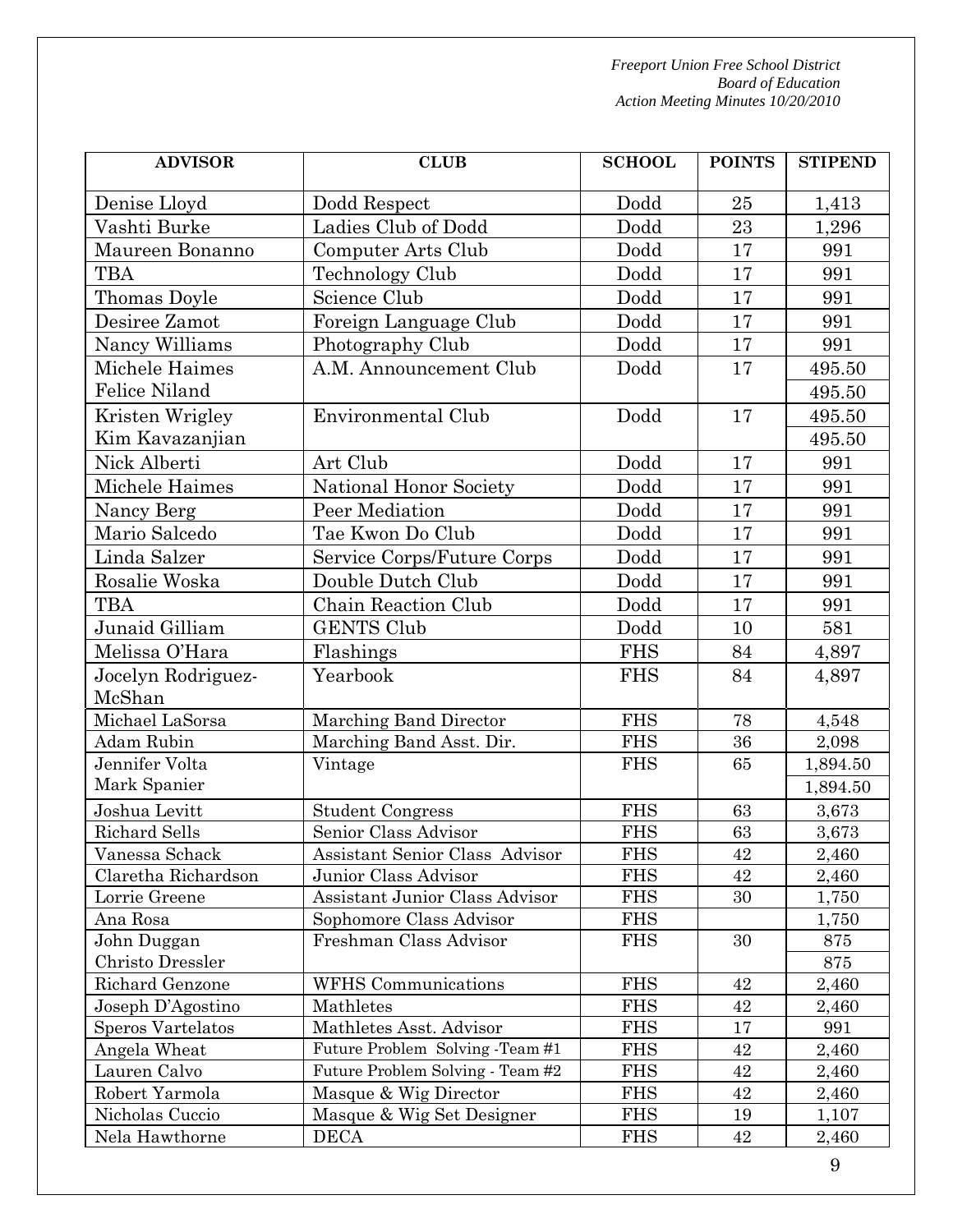| <b>ADVISOR</b>             | <b>CLUB</b>                                             | <b>SCHOOL</b> | <b>POINTS</b> | <b>STIPEND</b> |
|----------------------------|---------------------------------------------------------|---------------|---------------|----------------|
| Ana Rosa                   | Odyssey of the Mind - Team #1                           | <b>FHS</b>    | 42            | 2,460          |
| Jaime Dupas                | Odyssey of the Mind - Team #2                           | <b>FHS</b>    | 42            | 2,460          |
| Lolita Beathea             | Key Club                                                | <b>FHS</b>    | 42            | 2,460          |
| Lolita Beathea             | Renaissance Club                                        | <b>FHS</b>    | 42            | 1,230          |
| Claretha Richardson        |                                                         |               |               | 1,230          |
| Ellen Schultis             | National Honor Society                                  | <b>FHS</b>    | 35            | 2,040          |
| Michele Aliani             | Peer Leadership Advisor                                 | <b>FHS</b>    | 31            | 1,808          |
| Angela Wheat               | Peer Leadership                                         | <b>FHS</b>    | $\sqrt{72}$   | 1,565.33       |
| Danielle Byrnes            | (3 Assistant Advisors)                                  |               |               | 1,565.33       |
| <b>Richard Sells</b>       |                                                         |               |               | 1,565.33       |
| Vashti Burke               | FHS She-Devils Colorguard &<br>She-Devils Heat Kickline | <b>FHS</b>    | 34            | 1,986          |
| Timothy Mcshan             | NJROTC Drill Team                                       | <b>FHS</b>    | 31            | 1,808          |
| Cynthia Certain            | Latin Dance Salsa Team                                  | <b>FHS</b>    | 31            | 1,808          |
| Angela Wheat               | Peer Tutoring                                           | <b>FHS</b>    | 30            | 1,750          |
| Silvia Fernandez           | Human Relations/ Spanish                                | <b>FHS</b>    | 50            | 1,457.50       |
| Gleni Pena                 | <b>Heritage Assembly</b>                                |               |               | 1,457.50       |
| Lorrie Greene              | Human Rights Day & Black                                | <b>FHS</b>    | 50            | 1,457.50       |
| Yasmin Chambers            | <b>History Assembly</b>                                 |               |               | 1,457.50       |
| Jeffrey Glass              | Gay Straight Alliance                                   | <b>FHS</b>    | 27            | 1,577          |
| Wendy Lindner              | Interactors/Rotary Club                                 | <b>FHS</b>    | 28            | 1,633          |
| Michael LaSorsa            | Jazz Ensemble                                           | <b>FHS</b>    | 26            | 1,516          |
| <b>Bruce Bennett</b>       | Mock Trial                                              | <b>FHS</b>    | 21            | 1,225          |
| Kerry McCarthy             | "It's Academic"                                         | <b>FHS</b>    | 21            | 1,225          |
| Sally Doyle                | <b>Freeport Sports Leadership</b><br>Club               | <b>FHS</b>    | 21            | 1,225          |
| Michael LaSorsa            | <b>Brass Ensemble</b>                                   | <b>FHS</b>    | 21            | 1,225          |
| Caitlin Donovan            | Ninth Grade Select                                      | <b>FHS</b>    | 21            | 1,225          |
| <b>Christopher Mancuso</b> | Chess Club                                              | <b>FHS</b>    | 21            | 1,225          |
| Daniel Moran               | Science Club                                            | <b>FHS</b>    | $21\,$        | 1225           |
| Yolette Latortue           | African American Bowl                                   | <b>FHS</b>    | 21            | 1225           |
| Sarah Molese               | <b>HOSA</b>                                             | <b>FHS</b>    | 20            | 1,167          |
| Linda Hedrickson           | Devils Pride                                            | <b>FHS</b>    | 17            | 495.50         |
| John Duggan                |                                                         |               |               | 495.50         |
| Neda Movallali             | French Club                                             | <b>FHS</b>    | 17            | 991            |
| Maria Rivera               | Italian Club                                            | <b>FHS</b>    | 17            | 991            |
| Patty Kostantinopoulos     | ESL Club                                                | <b>FHS</b>    | 17            | 991            |
| Linda Hendrickson          | Horticulture/ Beautification<br>Club                    | <b>FHS</b>    | 17            | 991            |
| Shanequa Thompson          | Art Club                                                | <b>FHS</b>    | 17            | 495.50         |
| Vanessa Mannanice          |                                                         |               |               | 495.50         |
| Richard Johnson            | Computer Repair Club                                    | <b>FHS</b>    | 17            | 991            |
| Cynthia Certain            | <b>SADD</b>                                             | <b>FHS</b>    | 17            | 991            |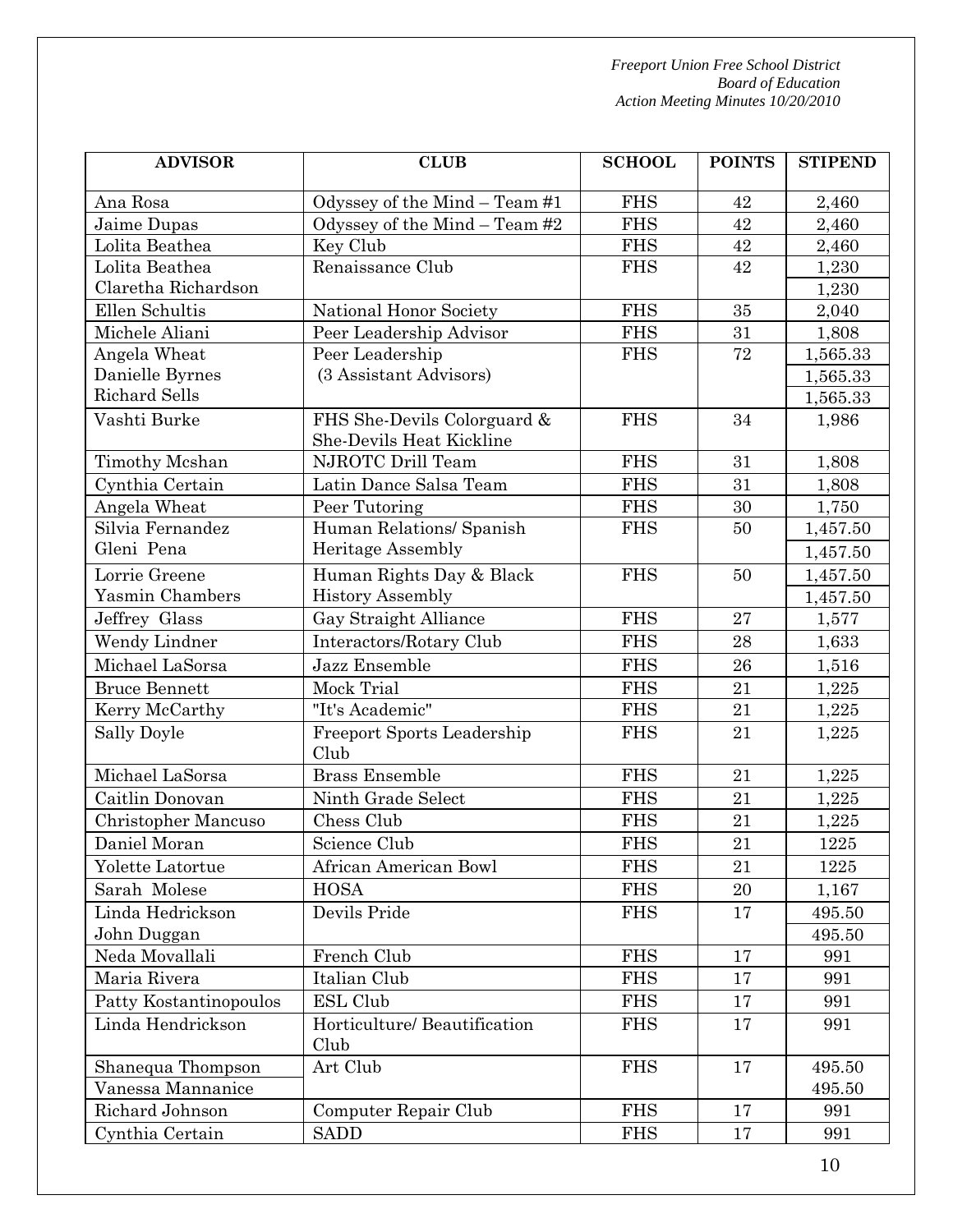| <b>ADVISOR</b>  | <b>CLUB</b>          | <b>SCHOOL</b> | <b>POINTS</b> | <b>STIPEND</b> |
|-----------------|----------------------|---------------|---------------|----------------|
|                 |                      |               |               |                |
| Felice Niland   | AIDS Awareness Group | <b>FHS</b>    | 17            | 991            |
| Alicia Brenneis | Peer Mediation       | <b>FHS</b>    | 17            | 991            |
| Daniel Moran    | Science Olympiad     | <b>FHS</b>    | 17            | 495.50         |
| Karen Cole      |                      |               |               | 495.50         |
| Alicia Brenneis | Challenge Leaders    | <b>FHS</b>    | 17            | 991            |
| Cathy Rode      | Fashion Club         | <b>FHS</b>    | 15            | 874            |
| Michael Young   | Digital Arts Club    | <b>FHS</b>    | 13            | 757            |

# **Appointment of Winter Coaching Staff**

**BE IT RESOLVED,** that the Board of Education of the Freeport Union Free School District, upon the recommendation of the Superintendent, hereby appoints the individuals listed below as coaches.

|                      | $\frac{1}{2}$ $\frac{1}{2}$ $\frac{1}{2}$ $\frac{1}{2}$ $\frac{1}{2}$ $\frac{1}{2}$ $\frac{1}{2}$ $\frac{1}{2}$ $\frac{1}{2}$ $\frac{1}{2}$ $\frac{1}{2}$ $\frac{1}{2}$ $\frac{1}{2}$ $\frac{1}{2}$ $\frac{1}{2}$ $\frac{1}{2}$ $\frac{1}{2}$ $\frac{1}{2}$ $\frac{1}{2}$ $\frac{1}{2}$ $\frac{1}{2}$ $\frac{1}{2}$ |             |                |
|----------------------|---------------------------------------------------------------------------------------------------------------------------------------------------------------------------------------------------------------------------------------------------------------------------------------------------------------------|-------------|----------------|
| Coaches Names        | Position                                                                                                                                                                                                                                                                                                            | <b>Step</b> | Salary         |
| DeBonis, Robert      | Boys' Varsity Basketball                                                                                                                                                                                                                                                                                            | 3rd         | \$<br>9,293    |
| Mohrman, Harry       | Boys' J.V. Basketball                                                                                                                                                                                                                                                                                               | 3rd         | $\$\$<br>6,163 |
| Bates, Jetster       | Boys' 8th Grade Basketball                                                                                                                                                                                                                                                                                          | 1st         | \$<br>3,669    |
| Timmes, William      | Boys' 7th Grade Basketball                                                                                                                                                                                                                                                                                          | 3rd         | \$<br>4,145    |
| Jones, Meredith      | Girls' Varsity Basketball                                                                                                                                                                                                                                                                                           | 3rd         | \$<br>9,293    |
| Lloyd, Lakisha       | Girls' J.V. Basketball                                                                                                                                                                                                                                                                                              | 3rd         | \$<br>6,163    |
| Bates, Jetster       | Girls' 8th Grade Basketball                                                                                                                                                                                                                                                                                         | 1st         | \$<br>3,669    |
| McKinstry, James     | Girls' 7th Grade Basketball                                                                                                                                                                                                                                                                                         | 1st         | \$<br>3,669    |
| Doyle, Sallyann      | Boys' Varsity Bowling                                                                                                                                                                                                                                                                                               | 3rd         | \$<br>4,144    |
| Shultis, Eileen      | Girls' Varsity Bowling                                                                                                                                                                                                                                                                                              | 3rd         | \$<br>4,144    |
| Kolodny, Laurie      | Girls' Varsity Cheerleading                                                                                                                                                                                                                                                                                         | 3rd         | \$<br>3,814    |
| Gayle, Cheryl        | Girls' Varsity Cheerleading Asst.                                                                                                                                                                                                                                                                                   | 1st         | \$<br>3,038    |
| Martinez, Carmen     | Girls' J.V. Cheerleading                                                                                                                                                                                                                                                                                            | 3rd         | \$<br>3,022    |
| Sasso, Nina          | Modified Cheerleading 8th                                                                                                                                                                                                                                                                                           | 3rd         | \$<br>2,475    |
| Fleishman, Elizabeth | Modified Cheerleading 7th                                                                                                                                                                                                                                                                                           | 2nd         | \$<br>2,368    |
| Moore, Donald        | Boys' Varsity Rifle                                                                                                                                                                                                                                                                                                 | 3rd         | \$<br>4,832    |
| Variello, Barry      | Boys' Varsity Swimming                                                                                                                                                                                                                                                                                              | 3rd         | \$<br>6,600    |
| Murphy, Carole       | Boys' Varsity Swimming Asst.                                                                                                                                                                                                                                                                                        | 3rd         | \$<br>4,564    |
| Johnson, Darlene     | Modified Volleyball                                                                                                                                                                                                                                                                                                 | 3rd         | \$<br>3,275    |
| TBA                  | Modified Volleyball                                                                                                                                                                                                                                                                                                 | 3rd         | \$<br>3,132    |
| Gilreath, Charles    | Boys' Varsity Winter Track                                                                                                                                                                                                                                                                                          | 3rd         | \$<br>5,541    |
| Williams, Tia        | Girls' Varsity Winter Track                                                                                                                                                                                                                                                                                         | 3rd         | \$<br>5,541    |
| Facey, Scott         | Girls' Varsity Winter Track Asst.                                                                                                                                                                                                                                                                                   | 2nd         | \$<br>4,237    |
| Chetti, Joseph       | Boys' Varsity Head Wrestling                                                                                                                                                                                                                                                                                        | 3rd         | \$<br>7,834    |
| Cellan, Russell      | Boys' Varsity Wrestling Asst.                                                                                                                                                                                                                                                                                       | 3rd         | \$<br>5,490    |
| Medina, Isreal       | Boys' J.V. Wrestling                                                                                                                                                                                                                                                                                                | 2nd         | \$<br>5,490    |

#### **Winter Coaching Staff 2010-2011**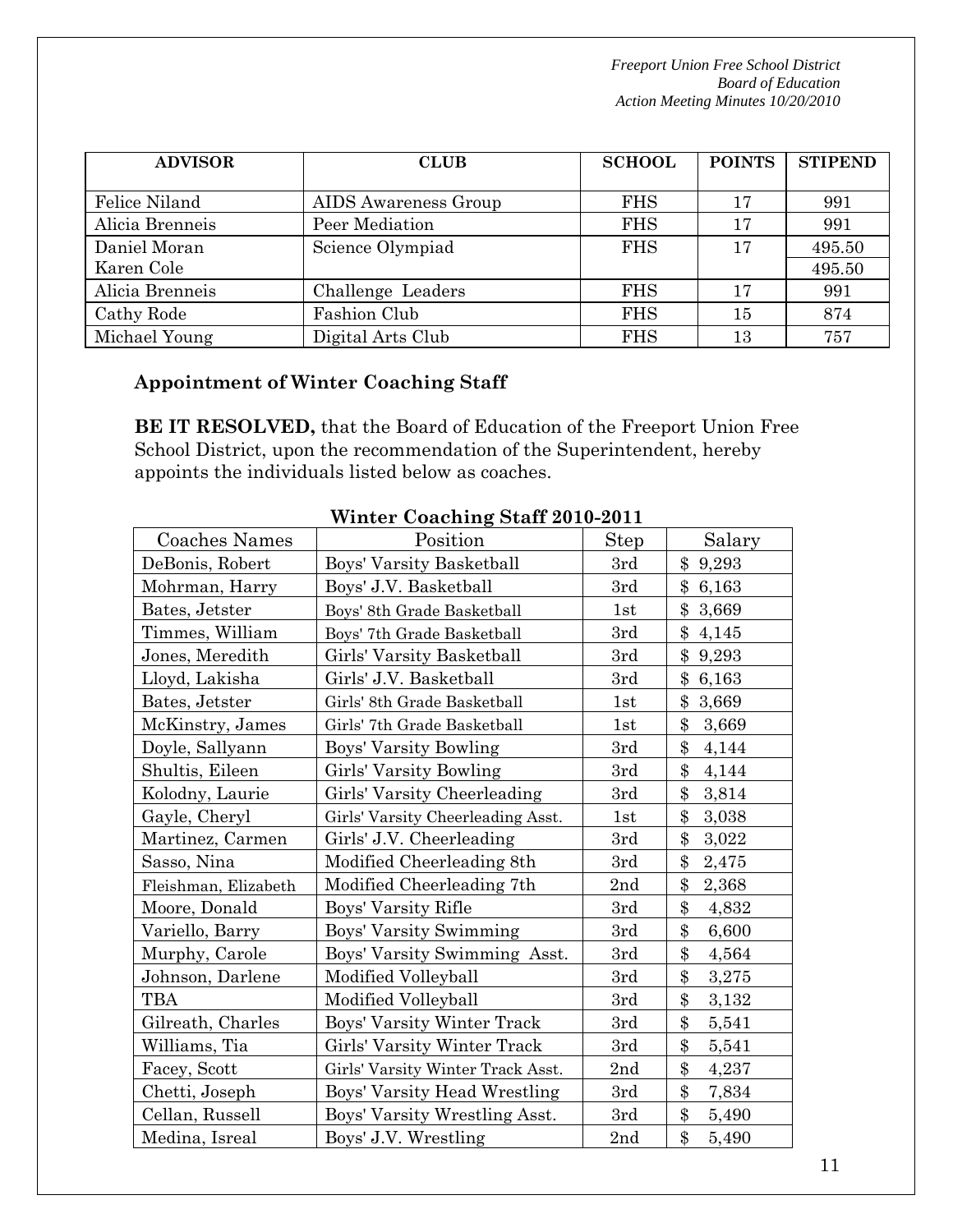| Gordon, David    | Boys' Modified Head Wrestling  | 3rd | 5,151 |
|------------------|--------------------------------|-----|-------|
| Jones, James     | Boys' Modified Wrestling Asst. | 3rd | 5,151 |
| Filaski, Michael | Boys' Modified Wrestling Asst. | 3rd | 5,151 |
| Elmore, Toby     | Winter Weight Training         | 3rd | 2,064 |
| Zito, George     | <b>Athletic Trainer</b>        | 2nd | 6,663 |

## **CSE/CPSE Minutes**

**BE IT RESOLVED,** that the Board of Education of the Freeport Union Free School District hereby accepts the minutes of the meetings of the committees on special education and preschool special education for the following dates:

September 7, 8, 13, 14, 16, 22, 23, 28, 29, 30, 2010; October 1, 7, 2010.

## **Other Items for Action**

 On a motion by Ms. Mulé and a second by Ms. Piñeyro-Mendoza the following items were approved

## **Retirement of Staff**

**BE IT RESOLVED,** that the Board of Education of the Freeport Union Free School District hereby accepts the letters of resignation for the purpose of retirement from the following staff members as listed:

**Lois Picinich**, Math Teacher, effective December 23, 2010 after serving the children of Freeport for more than 36 years.

**Wright Moore**, Custodian, effective July 8, 2010, after serving the children of Freeport for more than 29 years.

The vote was unanimous: The vote was: Ellerbe, McQuillan, Mulé, Piñeyro-Mendoza and Pomerico.

On a motion by Mr. Ellerbe and a second by Mr. Pomerico the following item was approved

## **Granting of Tenure**

**BE IT RESOLVED,** that the Board of Education of the Freeport Union Free School District hereby grants tenure status to the following individual:

**Amy Ascher**, Teaching Assistant, effective November 13, 2010.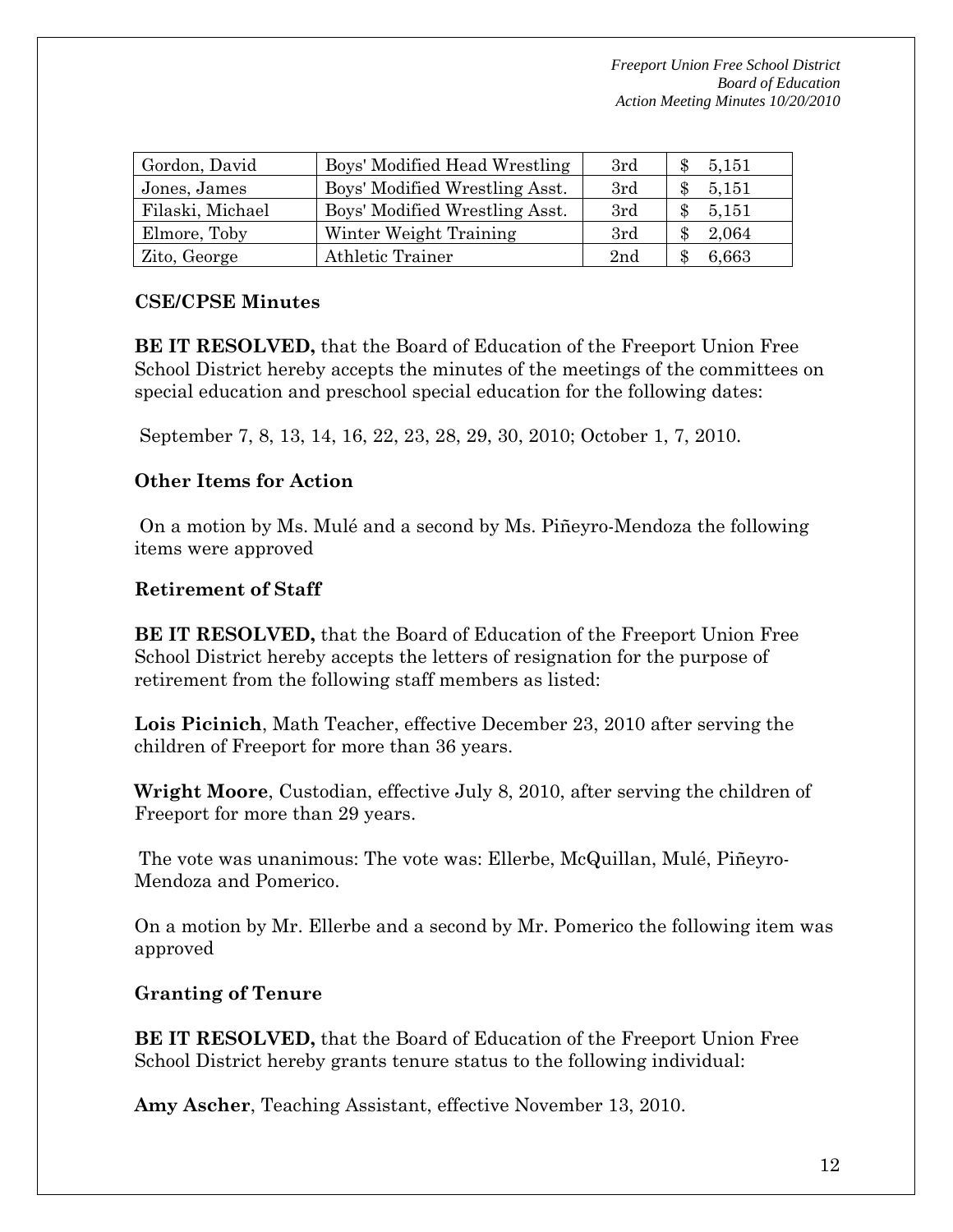The vote was unanimous: The vote was: Ellerbe, McQuillan, Mulé, Piñeyro-Mendoza and Pomerico.

#### **Finance**

On a motion by Mr. Pomerico and a second by Mr. Ellerbe the following item was approved:

#### **Acceptance of a Gift**

**BE IT RESOLVED** that the Board of Education of the Freeport Union Free School District hereby accepts the generous donation of one Armstrong Piccolo in excellent condition from **Janet Fulli**, an alumnus of Freeport High School. This gift is valued at \$400 and will be a wonderful addition to the music program at Freeport High School.

The vote was unanimous: The vote was: Ellerbe, McQuillan, Mulé, Piñeyro-Mendoza and Pomerico.

#### **Acceptance of a Gift**

 On a motion by Ms. Piñeyro-Mendoza and a second by Ms. Mulé the following item was approved

**BE IT RESOLVED** that the Board of Education of the Freeport Union Free School District hereby accepts the generous donation of 30 (thirty) telescopes from the National Optical Astronomical Observatory (NOAO). This donation is valued at \$750.00. The telescopes will be used by the students at Caroline G. Atkinson Intermediate School, John W. Dodd Middle School and Freeport High School.

The vote was unanimous: The vote was: Ellerbe, McQuillan, Mulé, Piñeyro-Mendoza and Pomerico.

#### **Acceptance of Two Scholarships**

On a motion by Ms. Mulé and a second by Ms. Piñeyro-Mendoza the following item was approved;

**BE IT RESOLVED** that the Board of Education of the Freeport Union Free School District hereby accepts two scholarships to be known as the "**June Stride Memorial Scholarship."** This scholarship shall be made up of two scholarships with the following criteria: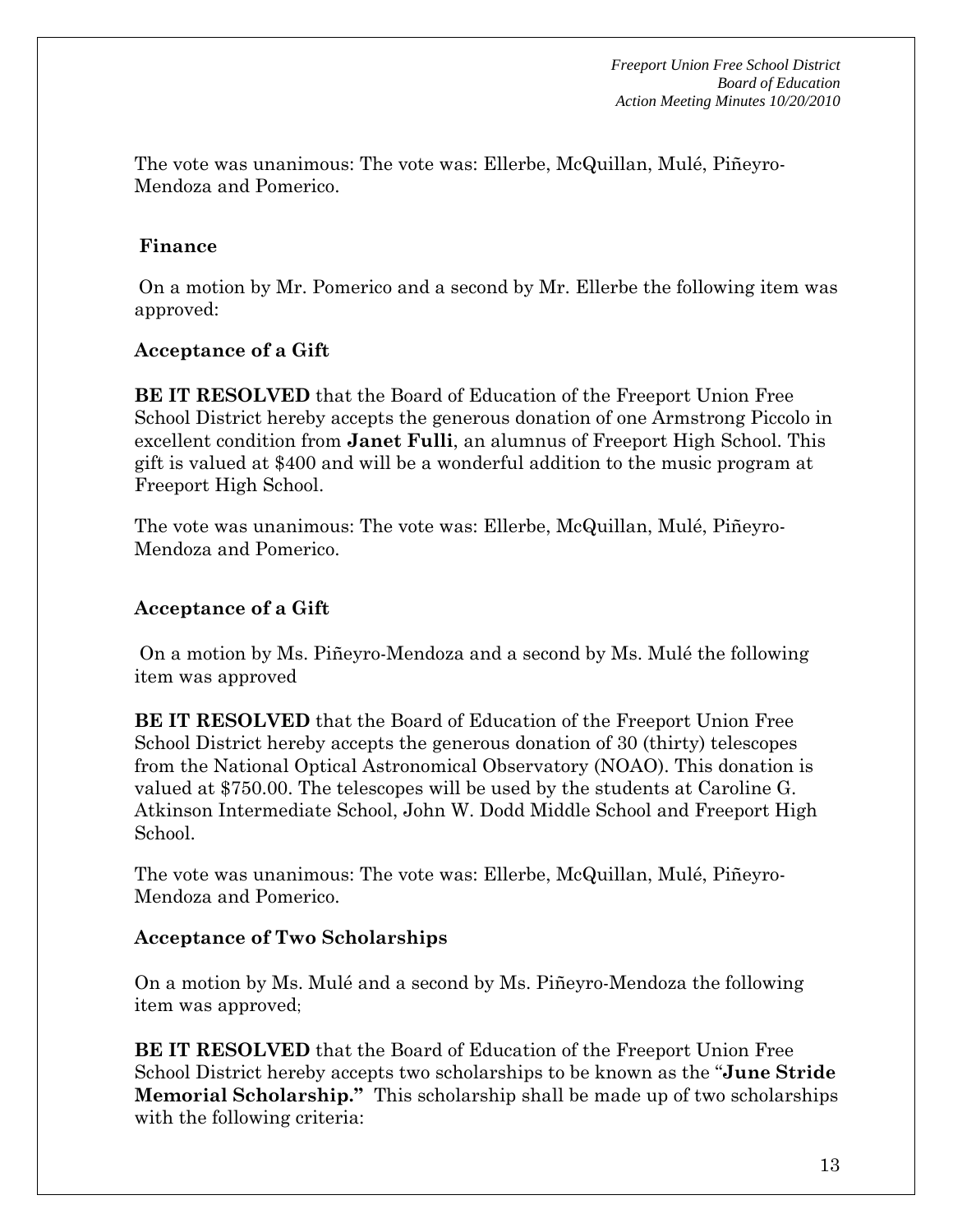- 1. Scholarship will be awarded to a special needs student who has demonstrated the ideals of voluntary or selfless service to the school and/or community. To be applied towards college or trade school.
- 2. Scholarship to be awarded to a Freeport student seeking to become a special education and/or general education teacher. The student shall have demonstrated the ideals of voluntary service to school and/or community.

These scholarships have been made possible through individual donations and will help offset costs for college or trade school.

The vote was unanimous: The vote was: Ellerbe, McQuillan, Mulé, Piñeyro-Mendoza and Pomerico.

#### **Finance**

On a motion by Mr. Ellerbe and a second by Mr. Pomerico the following item was approved:

#### **Approval of Capital Project Credit Change Order – EXCEL Bond – J. W. Dodd Middle School and Leo F. Giblyn School**

**WHEREAS**, the Board of Education of the Freeport Union Free School District recognizes that in performing additions, alterations and renovations to its existing facilities certain changes may occur after the award of contracts, and

**WHEREAS**, the Board of Education of the Freeport Union Free School District similarly recognizes the need for timely approval of changes in the work to facilitate the progress and completion of projects in accordance with established schedules;

**NOW, THEREFORE, BE ITRESOLVED,** that the Board of Education of the Freeport Union Free School District hereby approves the Change Order as attached.

The vote was unanimous: The vote was: Ellerbe, McQuillan, Mulé, Piñeyro-Mendoza and Pomerico.